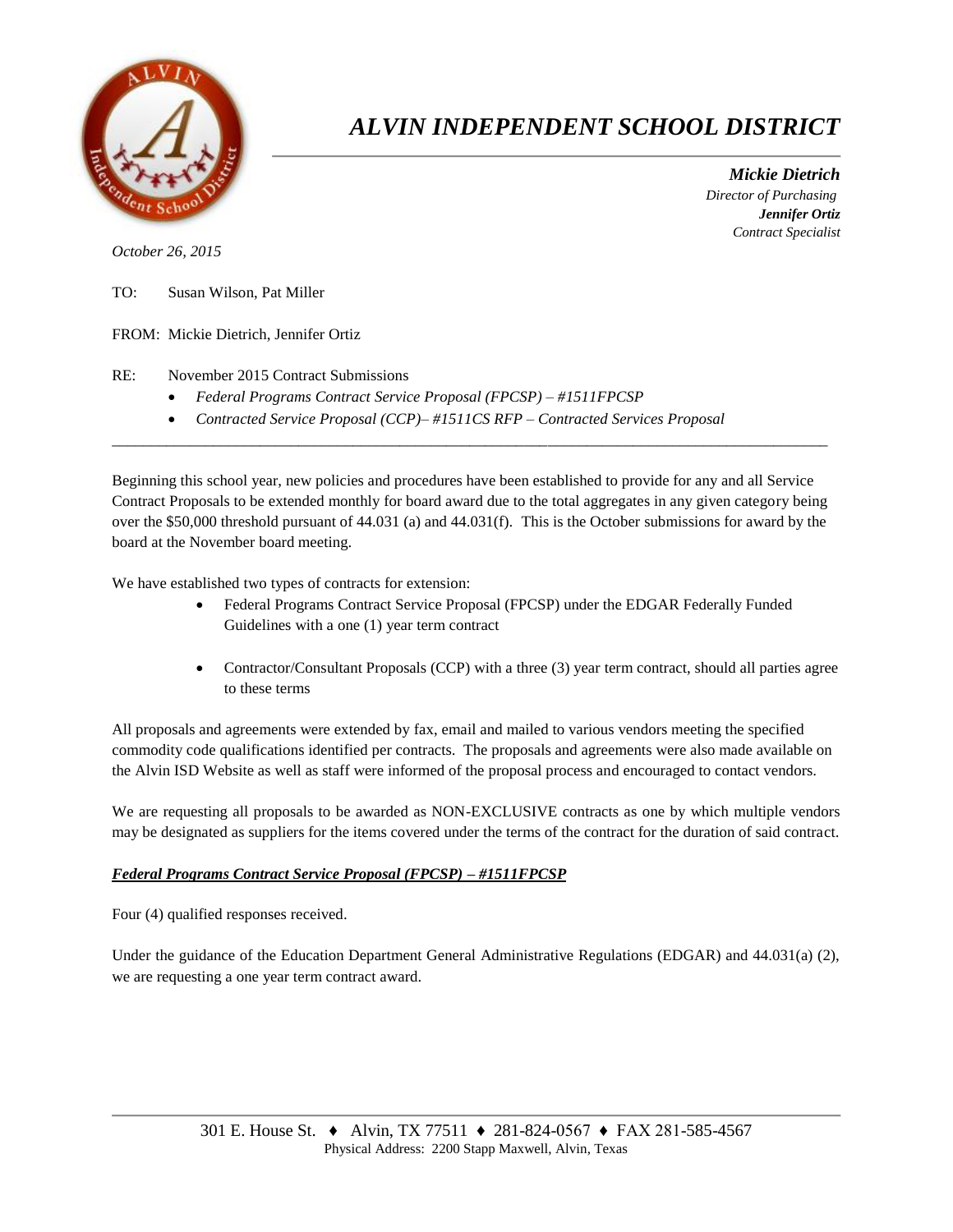Service Providers will be used on an as needed basis throughout the District. The services and commodity codes included in the FPCSP are listed below:

| <b>COMMODITY</b> |                                                       |
|------------------|-------------------------------------------------------|
| <b>CODE</b>      | <b>SUB-CATEGORY DESCRIPTION</b>                       |
| A-924-74         | <b>Staff Development/Training Services</b>            |
| A-948-86         | Speech Language Pathology Therapy/Evaluation Services |
| A-948-67         | <b>Occupational Therapy Services</b>                  |
| A-948-70         | <b>Physical Therapy Services</b>                      |
| $A-948-56$       | <b>Music Therapy Services</b>                         |
| A-948-76         | Licensed Specialist in School Psychology              |
| A-948-35         | Diagnostician                                         |
| A-948-77         | Orientation and Mobility Services                     |
| A-948-68         | <b>Vision Services</b>                                |
| A-948-64         | <b>Skilled Nursing Services</b>                       |
| A-961-67         | Sign Language Interpreting                            |
| A-948-78         | In-Home/Parent Training Services                      |
| $A-961-46$       | <b>Interpreting Services</b>                          |
| A-948-79         | Bilingual Assessment/Diagnosis or Evaluations         |

Under the FPCSP, we are requesting award to the following qualified vendors for services outlined under the following commodity codes:

| <b>COMPANY</b> |                                  |                                                        |
|----------------|----------------------------------|--------------------------------------------------------|
| <b>NAME</b>    | <b>COMMODITY CODE</b>            | <b>SUB-CATEGORY DESCRIPTION</b>                        |
| Elevate USA    |                                  | Staff Development and Training Services for Special    |
| Inc.           | A-924-74                         | Education                                              |
| Linguistica    |                                  |                                                        |
| International  | A-961-46                         | <b>Interpreting Services</b>                           |
| Providastaff,  |                                  |                                                        |
| LLC dba Edu    |                                  |                                                        |
| Healthcare     | A-948-77                         | <b>Orientation and Mobility Services</b>               |
| Therapeutic    | A-948-86; A-948-67; A-948-76; A- |                                                        |
| Outreach Inc.  | 961-46                           | Speech, OT, School Psychologist; Interpreting Services |

## *Contracted Service Proposal (CCP)– #1511CS RFP – Curriculum And Instructional Proposal*

Twenty-one (21) qualified responses received.

Under the guidance  $44.031(a)$  (2), these contracts will be for a one (1) year term beginning the date the RFP is awarded by the board, with the option to renew for an additional two (2) years should all parties be in agreement for a NON-EXCLUSIVE AWARD.

Contracted Service Providers will be used on an as needed basis throughout the District. The services and commodity codes included in the CCP are listed below: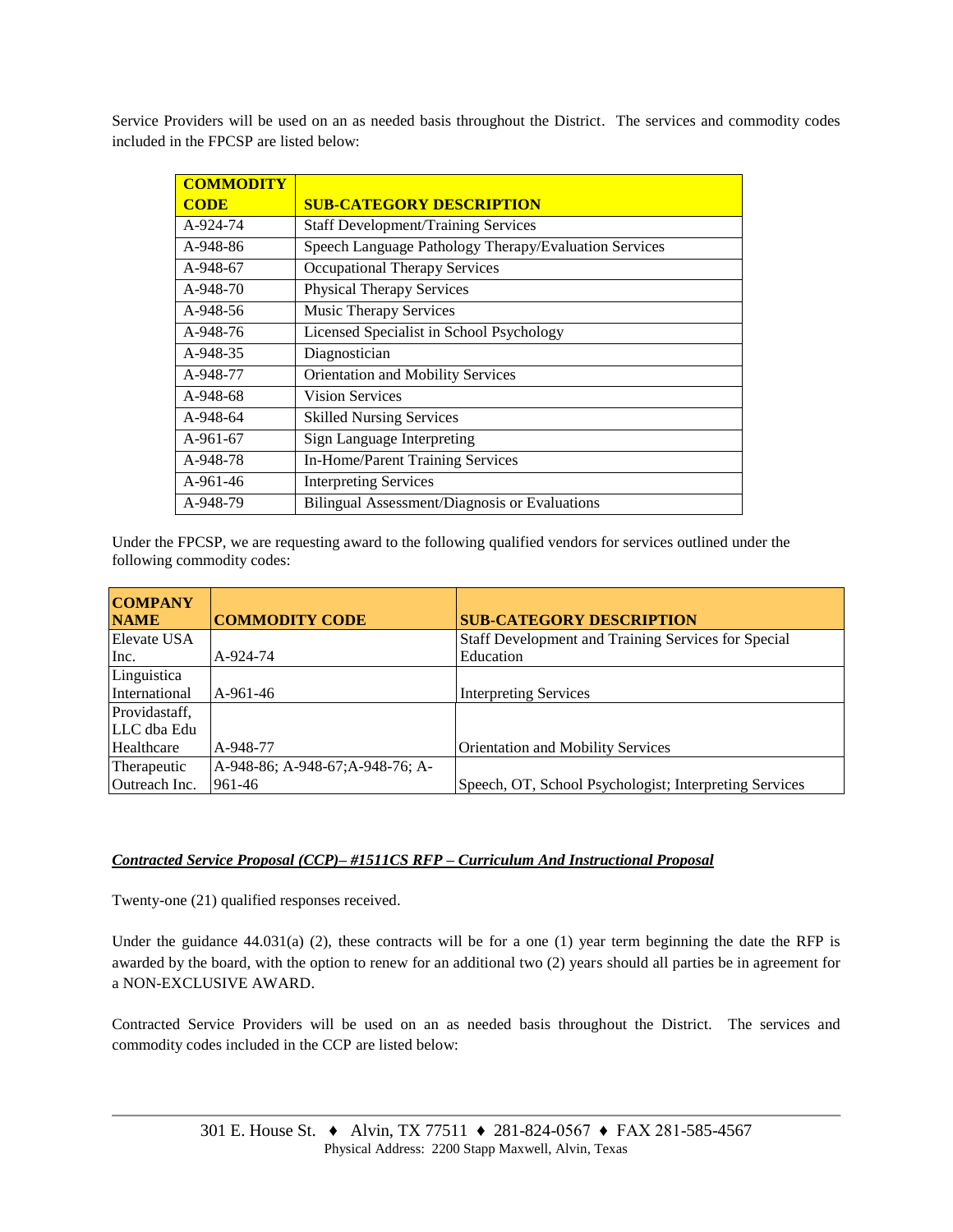| <b>COMMODITY</b> |                                                                 |  |  |  |
|------------------|-----------------------------------------------------------------|--|--|--|
| <b>CODE</b>      | <b>SUB-CATEGORY DESCRIPTION</b>                                 |  |  |  |
| A-050-00         | Fine Arts - Misc. Fine Arts General Supplies/Equipment          |  |  |  |
| A-052-55         | Murals (Painting of Murals)                                     |  |  |  |
| A-805-84         | Athletic Trainer & Training                                     |  |  |  |
| $A-855-15$       | Costumes and Accessories to include Alterations                 |  |  |  |
| A-910-54         | Painting, Maintenance and Repair Services including Caulking    |  |  |  |
| A-915-71         | Newspapers Publications Advertising, Provide Athletic           |  |  |  |
|                  | Reviews; Media Release                                          |  |  |  |
| A-918-00         | General Staff Development - Convocations                        |  |  |  |
| A-918-06         | Consulting Service - Administrative, Board Training, Facilitate |  |  |  |
|                  | Community Advisory Council, Bond Planning                       |  |  |  |
| A-918-19         | Building Structures & Components Consulting Including Door      |  |  |  |
|                  | Hardware Specifications and Inspections                         |  |  |  |
| A-918-32         | Consulting Services - Not Otherwise Classified                  |  |  |  |
| A-918-33         | Consulting and Training for Student Cheer and Team Building     |  |  |  |
| A-918-69         | <b>Insurance Consulting</b>                                     |  |  |  |
| A-918-93         | Safety - Risk Management - Security (Security Audits) Safety    |  |  |  |
|                  | Consulting                                                      |  |  |  |
| A-918-94         | Traffic Consulting - Design Service                             |  |  |  |
| A-920-00         | Data Processing, Computer Programming and Software              |  |  |  |
|                  | Services                                                        |  |  |  |
| $A-924-00$       | <b>Computer Educational Training Services</b>                   |  |  |  |
| A-924-10         | Assemblies - Student Programs; Theatre Groups; Authors          |  |  |  |
|                  | Visits; Motivational Speaking; Student Training with Multi      |  |  |  |
|                  | Groups in one setting                                           |  |  |  |
| $A-924-15$       | Staff Development - Motivational Team Building / Leadership     |  |  |  |
| A-924-16         | Staff Development - Instructional Based Training/ Child Care    |  |  |  |
|                  | Training/                                                       |  |  |  |
| A-924-20         | Instructional Training for Testing /PSAT/SAT/ACT                |  |  |  |
| $A-924-41$       | Classroom Instructional Training within a Single group, Video   |  |  |  |
|                  | Conference, Kickstart, Communities in Schools                   |  |  |  |
| A-925-37         | Facility Design Services and Consulting - Food Service; Create  |  |  |  |
|                  | student engaging atmosphere; Color schemes; Create better       |  |  |  |
|                  | flow for students                                               |  |  |  |
| A-946-10         | Accounting Services - Auditing, A/P Auditing                    |  |  |  |
| A-948-92         | <b>Vaccination Program Services</b>                             |  |  |  |
| A-961-45         | Inspection & Certification Services as per TDLR and TAS         |  |  |  |
|                  | standards; Conduct On Site Inspections                          |  |  |  |
| A-961-57         | Music Production Services Accompanist; Video                    |  |  |  |
|                  | Streaming/Taping; Writing of Music; Percussion Tech             |  |  |  |
| A-961-62         | Personnel Service to Include PEIMS/HR Consulting/ Principal     |  |  |  |
|                  | Services                                                        |  |  |  |
| A-961-73         | Theatrical Services - Video Taping, Audio Technicians and       |  |  |  |
|                  | Recording - Video Tape Board Meetings, Provide Streaming        |  |  |  |
|                  | and Archives                                                    |  |  |  |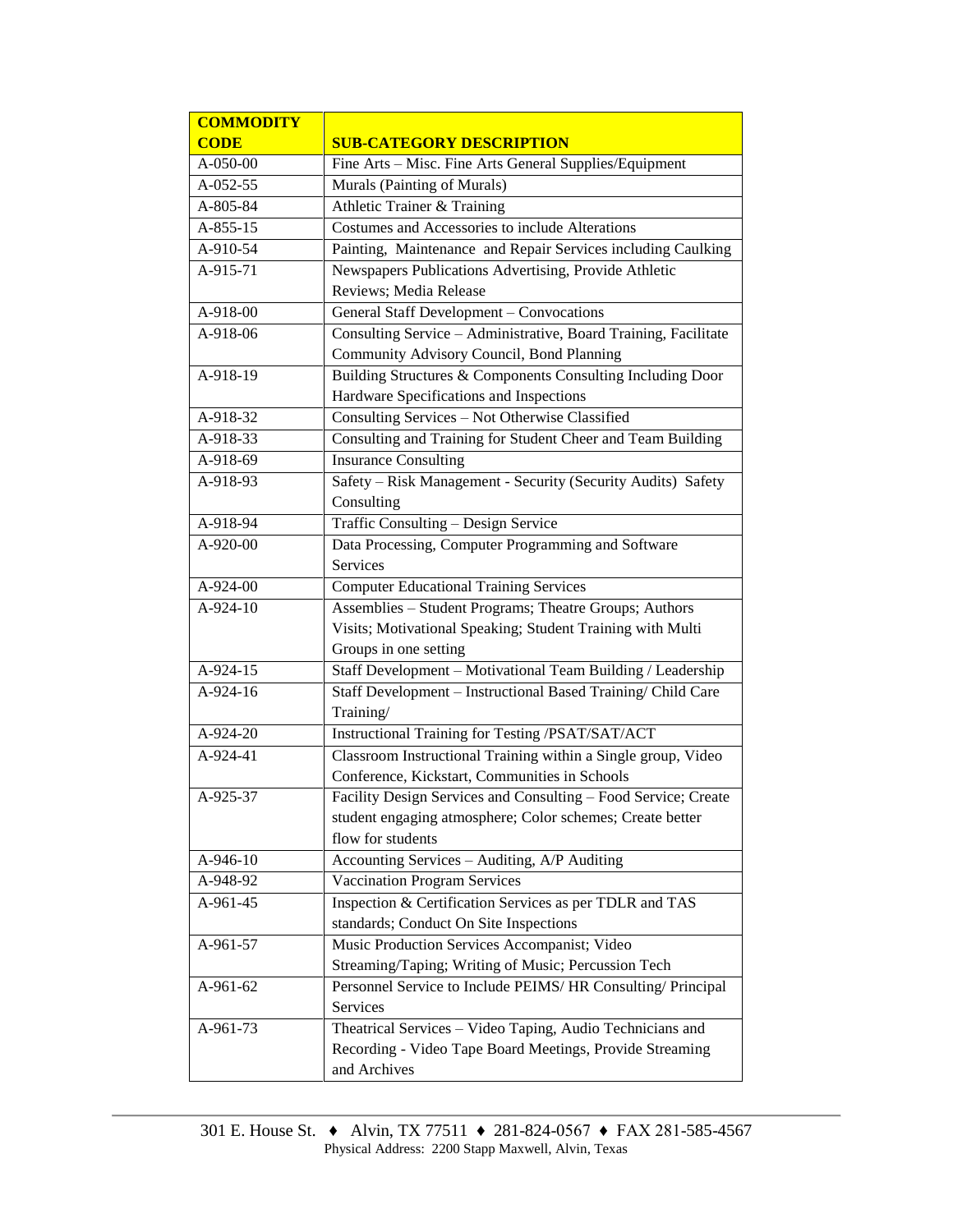| $A-962-02$ | <b>Photography Services</b>                                     |  |  |  |
|------------|-----------------------------------------------------------------|--|--|--|
| A-962-58   | Professional Services – Not Otherwise Classified including      |  |  |  |
|            | Clinicians, Private Music Lessons, Clinic Choir; Consult with   |  |  |  |
|            | Directors; Catalog & Organize & Pack Music, supplies and        |  |  |  |
|            | choir items so that class can be ready for fall                 |  |  |  |
| A-962-63   | Piano Tuning                                                    |  |  |  |
| $A-962-66$ | Misc. Services Not Otherwise Classified – Science Waste         |  |  |  |
|            | Disposal; Bio-Hazard Service; Purification Services; Stericycle |  |  |  |
| A-962-98   | Choreography Band/Drill/Color Guard, Music Marching Band        |  |  |  |
|            | Visual Design                                                   |  |  |  |
| A-962-99   | Professional Services Judges – Auditions, Art Shows,            |  |  |  |
|            | Cheerleading, UIL, Sight Reading, Science Projects              |  |  |  |

Under the CCP, we are requesting award to the following qualified vendors for services outlined under the following commodity codes:

| <b>COMPANY NAME</b>                          | <b>CATEGORY</b>                    | <b>COMMODITY CODE</b>                                                      | <b>SUB-CATEGORY</b><br><b>DESCRIPTION</b>                                 |
|----------------------------------------------|------------------------------------|----------------------------------------------------------------------------|---------------------------------------------------------------------------|
| Adam Brinkman                                | Fine Arts                          | A-962-58                                                                   | <b>Band Clinician</b>                                                     |
| <b>AEI</b> Advertising                       | Newspaper<br>Publications          | A-915-71                                                                   | <b>Newspapers Publications</b><br>Advertising                             |
| <b>Albert Villegas</b>                       | Photography                        | A-962-02                                                                   | Photography Services                                                      |
| <b>Applied Security Technologies</b><br>Inc. | <b>Safety Risk</b><br>Management   | A-918-93                                                                   | Security (Security Audits)<br><b>Safety Consulting</b>                    |
| Creative Costuming & Designs<br>Inc.         | Fine Arts                          | A-855-15                                                                   | Costumes & Accessories<br>to Include Alterations                          |
| Dennis Lee Productions                       | Assemblies                         | $A-924-10$                                                                 | <b>Student Programs</b><br><b>Character Motivational</b><br>Instructional |
| <b>Encore Technology Group</b>               | Computer<br>Information<br>Systems | A-920-00                                                                   | Data Processing,<br><b>Computer Programming</b><br>and Software Services  |
| <b>GRAM Traffic Consulting</b>               | Consulting                         | A-918-32; A-918-94                                                         | Traffic Consulting -<br>Design Service                                    |
| JG Media / Community Impact<br>Newspaper     | Newspaper<br>Publications          | A-915-71                                                                   | <b>Newspapers Publications</b><br>Advertising                             |
| John Fuller                                  | <b>Fine Arts</b>                   | A-962-58                                                                   | Professional Services                                                     |
| Kenn Nesbit                                  | Assemblies                         | A-924-10                                                                   | <b>Author Visits</b>                                                      |
| Loretta Longoria Russo                       | Fine Arts                          | A-961-57                                                                   | <b>Music Production</b><br>Services Accompanist                           |
| Marcia Miglicco                              | Consulting                         | A-918-32                                                                   | Consulting for Interns                                                    |
| Michael Degen                                | Consulting                         | A-924-16                                                                   | <b>Instructional Training</b>                                             |
| <b>Molly Anne Ness</b>                       | Fine Arts                          | A-962-58                                                                   | Clinician                                                                 |
| <b>Pearland Alterations</b>                  | Fine Arts                          | A-855-15                                                                   | Costumes & Accessories<br>to Include Alterations                          |
| Prismatic Services Inc.                      | Consulting                         | A-918-06; A-918-19; A-918-93;<br>A-925-37; A-946-10; A-961-45;<br>A-961-62 | <b>Consulting Services</b>                                                |
|                                              |                                    |                                                                            |                                                                           |